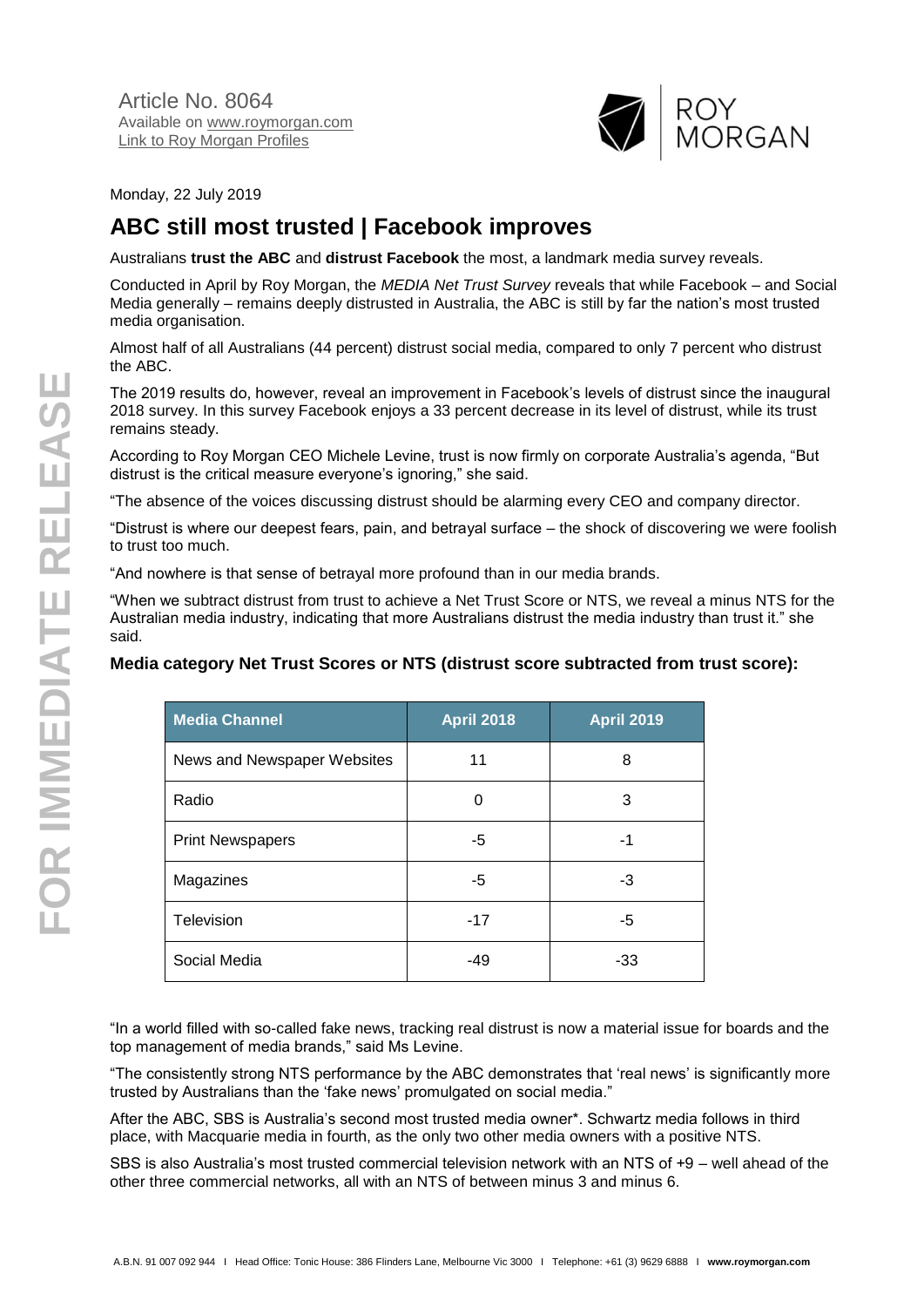"Australians told us that their trust of the ABC is driven by its lack of bias and impartiality, quality journalism and ethics. While their distrust of Social Media is driven by lack of journalistic standards, fake news, manipulated truth, privacy concerns, bias and hidden agenda. "

But why does distrust matter?

According to Ms Levine:

- Distrust triggers audience churn
- Distrust kills audience engagement
- Distrust kills advertiser spend
- Distrust is the tipping point for reputational damage
- Distrust is the bellwether for an unsustainable future

The Roy Morgan Net Trust Score - Topline Media Brands Report is available on the online store [here](http://www.roymorganonlinestore.com/Browse/Australia/Net-Trust-Score/Roy-Morgan-Net-Trust-Score-Topline-Media-Brands-Re.aspx).

## **THE SURVEYS**

- We ask approximately 1,000 Australians each month which BRANDS they TRUST and which they DISTRUST
- In April 2018 and April 2019 we conducted additional surveys of approximately 1,200 Australians asking which **MEDIA** they **TRUST** and **DISTRUST** – *The Media Net Trust Survey*
- The survey was unprompted and open ended (quantitative + qualitative)
- Respondents were recruited from the Roy Morgan Single Source database (>600,000)
- We took the trust score of each nominated media brand and subtracted the distrust score
- The result is a Net Trust Score *Media NTS*
- Respondents were also asked *WHY* they trust or distrust nominated media brands

*\*Schwartz Media includes: The Monthly, The Saturday Paper and Schwartz Media. Macquarie Media includes: Macquarie Media, 2GB, 3AW, 4BC, 6PR, NTS, Macquarie Sports Radio Other Macquarie Media, Talking Lifestyle (was 2UE)*

### **MORE INFORMATION**

To gain a greater understanding of Roy Morgan's Trust and Distrust Program or to understand more about your own industry or brand contact Roy Morgan.

#### **Roy Morgan Enquiries** Office: +61 (3) 9224 5309 [askroymorgan@roymorgan.com](mailto:askroymorgan@roymorgan.com)

### **About Roy Morgan**

Roy Morgan is the largest independent Australian research company, with offices in each state of Australia, as well as in the United States, Indonesia and the United Kingdom. A full service research organisation specialising in omnibus and syndicated data, Roy Morgan has over 7 5 years' experience in collecting objective, independent information on consumers.

### **Margin of Error**

The margin of error to be allowed for in any estimate depends mainly on the number of interviews on which it is based. Margin of error gives indications of the likely range within which estimates